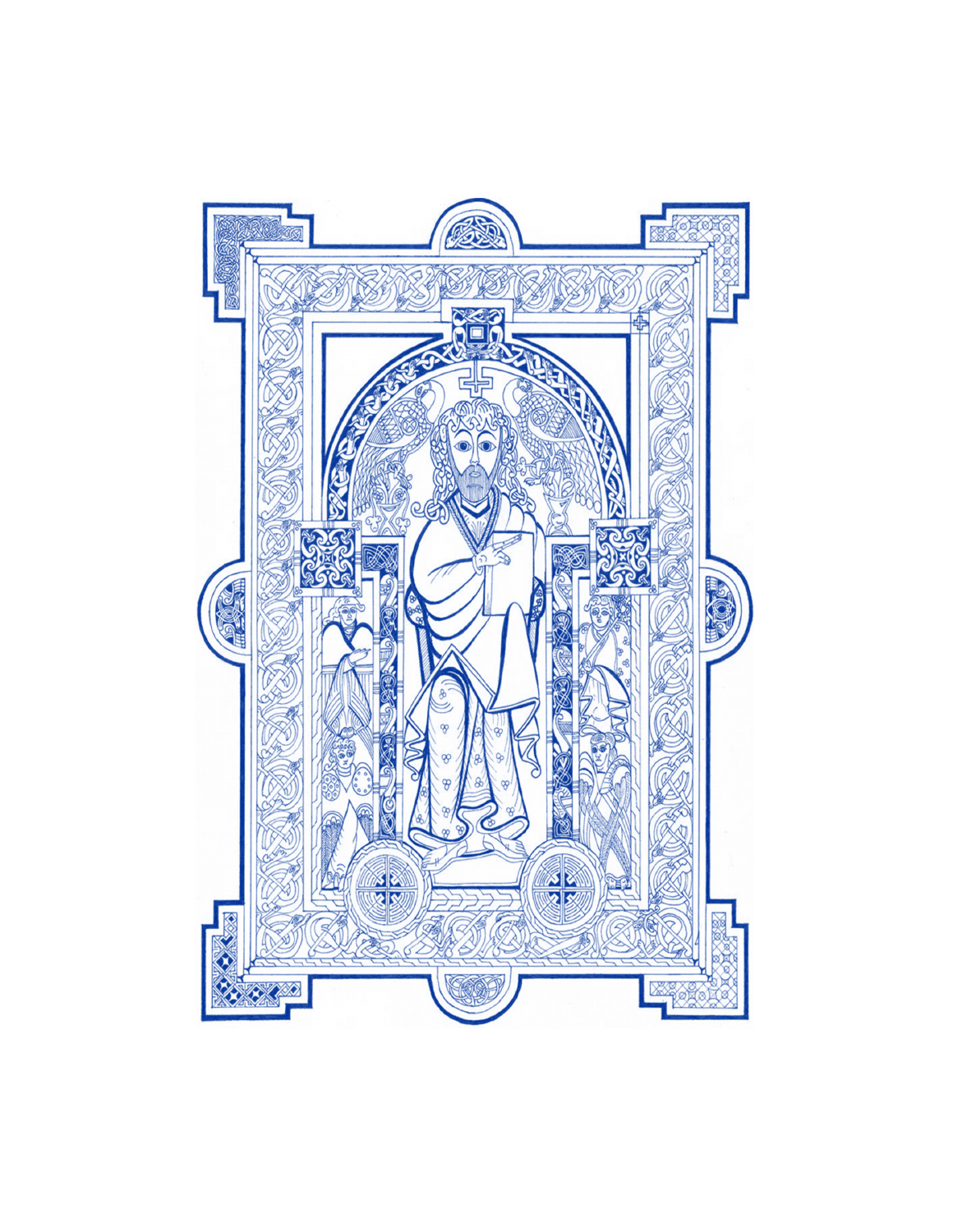## **THE GOSPEL ACCORDING TO JOHN**

13 Now before the festival of the Passover, Jesus<br>13 Knew that his hour had come to depart from this world and go to the Father. Having loved his own who were in the world, he loved them to the end. The devil had already put it into the heart of Judas son of Simon Iscariot to betray him. And during supper Jesus, knowing that the Father had given all things into his hands, and that he had come from God and was going to God, got up from the table, took off his outer robe, and tied a towel around himself. Then he poured water into a basin and began to wash the disciples' feet and to wipe them with the towel that was tied around him. He came to Simon Peter, who said to him, "Lord, are you going to wash my feet?" Jesus answered, "You do not know now what I am doing, but later you will understand." Peter said to him, "You will never wash my feet." Jesus answered, "Unless I wash you, you have no share with me." Simon Peter said to him, "Lord, not my feet only but also my hands and my head!" Jesus said to him, "One who has bathed does not need to wash, except for the feet, but is entirely clean. And you are clean, though not all of you." For he knew who was to betray him; for this reason he said, "Not all of you are clean." After he had washed their feet, had put on his robe, and had returned to the table, he said to them, "Do you know what I have done to you? You call me Teacher and Lord and you are right, for that is what I am. So if I, your Lord and Teacher, have washed your feet, you also ought to wash one another's feet. For I have set you an example, that you also should do as I have done to you. Very truly, I tell you, servants are not greater than their master, nor are messengers greater than the one who sent them. If you know these things, you are blessed if you do them. I am not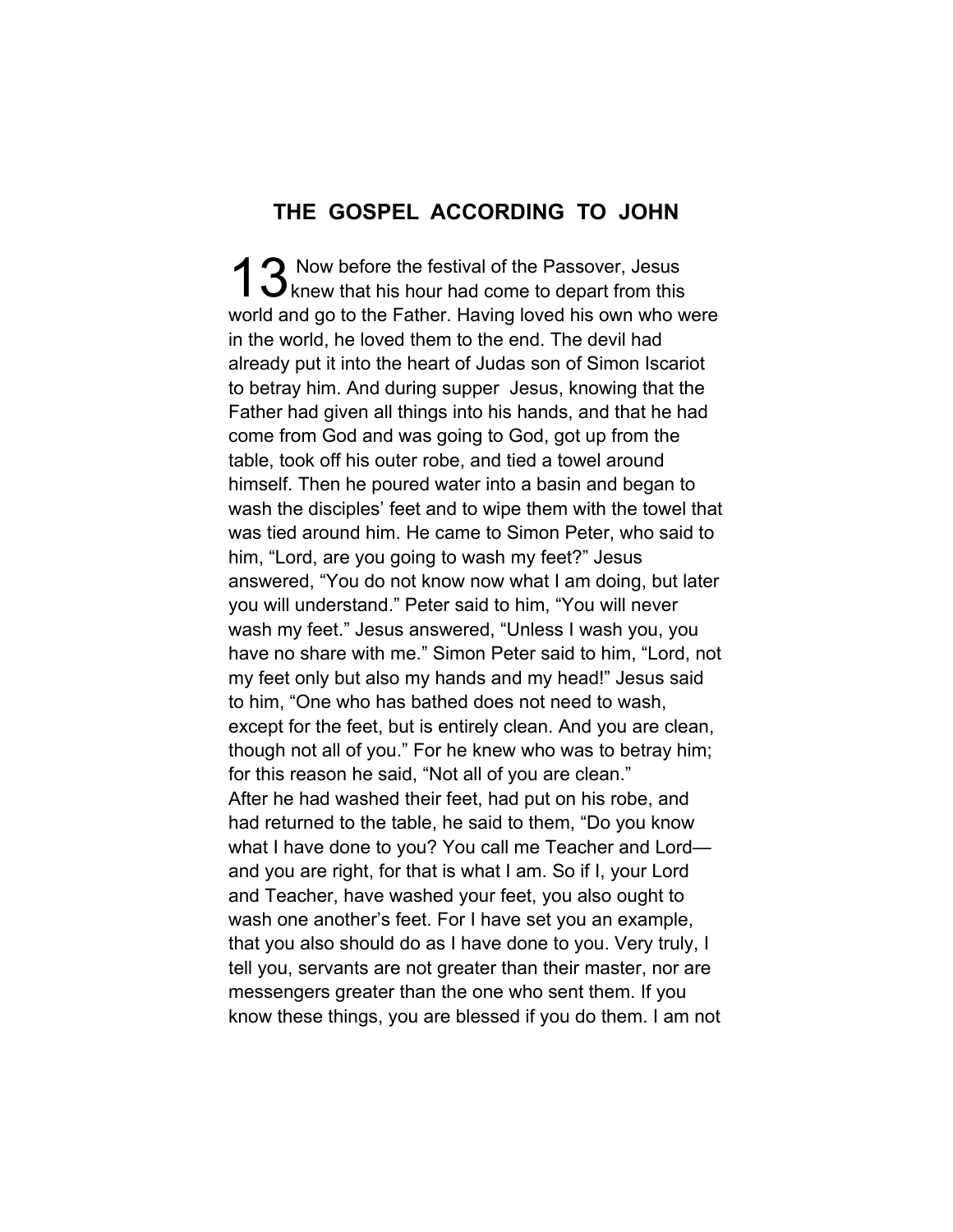speaking of all of you; I know whom I have chosen. But it is to fulfill the scripture, 'The one who ate my bread has lifted his heel against me.' I tell you this now, before it occurs, so that when it does occur, you may believe that I am he. Very truly, I tell you, whoever receives one whom I send receives me; and whoever receives me receives him who sent me." After saying this Jesus was troubled in spirit, and declared, "Very truly, I tell you, one of you will betray me." The disciples looked at one another, uncertain of whom he was speaking. One of his disciples—the one whom Jesus loved—was reclining next to him; Simon Peter therefore motioned to him to ask Jesus of whom he was speaking. So while reclining next to Jesus, he asked him, "Lord, who is it?" Jesus answered, "It is the one to whom I give this piece of bread when I have dipped it in the dish." So when he had dipped the piece of bread, he gave it to Judas son of Simon Iscariot. After he received the piece of bread, Satan entered into him. Jesus said to him, "Do quickly what you are going to do." Now no one at the table knew why he said this to him. Some thought that, because Judas had the common purse, Jesus was telling him, "Buy what we need for the festival"; or, that he should give something to the poor. So, after receiving the piece of bread, he immediately went out. And it was night.

When he had gone out, Jesus said, "Now the Son of Man has been glorified, and God has been glorified in him. If God has been glorified in him, God will also glorify him in himself and will glorify him at once. Little children, I am with you only a little longer. You will look for me; and as I said to the Jews so now I say to you, 'Where I am going, you cannot come.' I give you a new commandment, that you love one another. Just as I have loved you, you also should love one another. By this everyone will know that you are my disciples, if you have love for one another.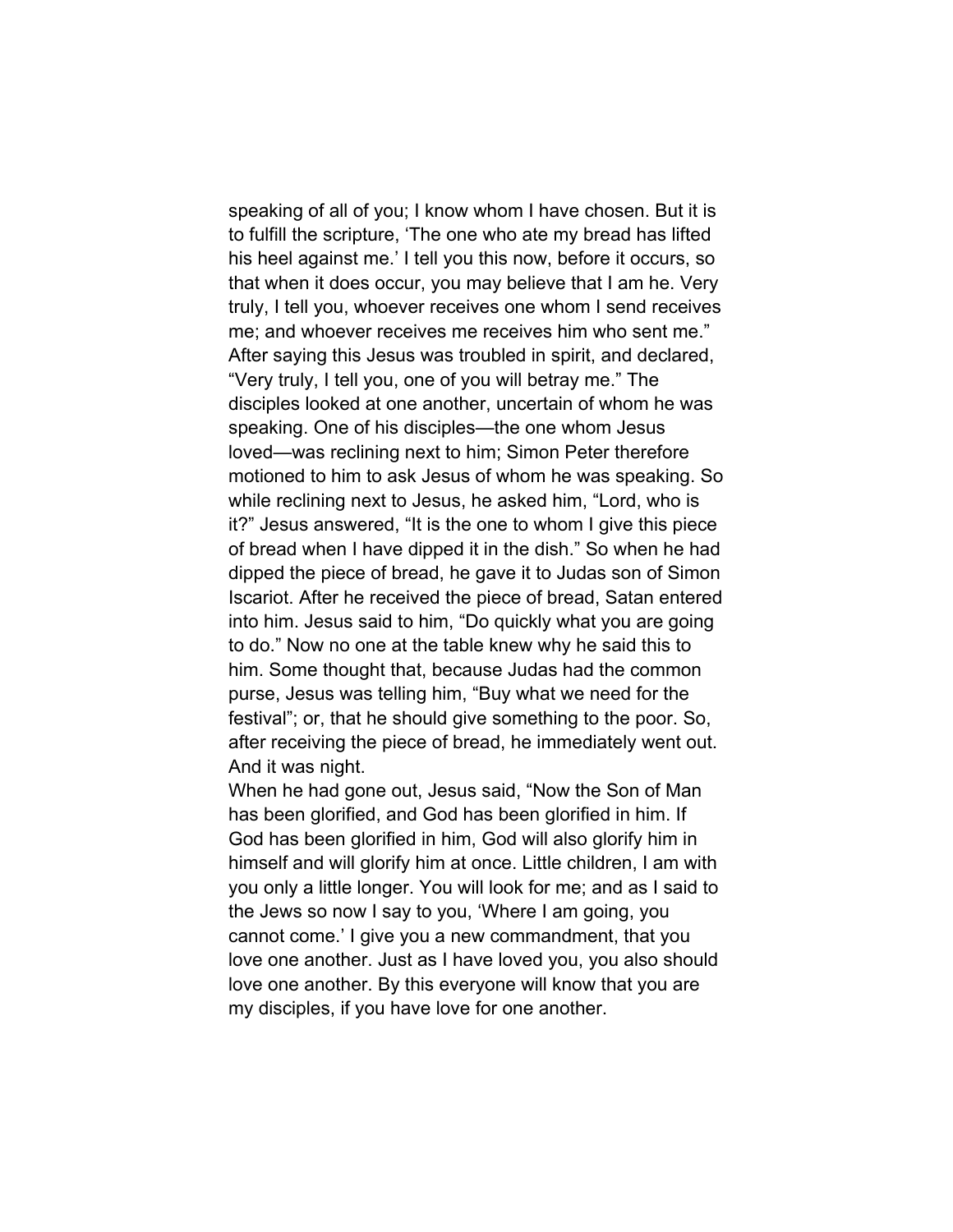Simon Peter said to him, "Lord, where are you going?" Jesus answered, "Where I am going, you cannot follow me now; but you will follow afterward." Peter said to him, "Lord, why can I not follow you now? I will lay down my life for you." Jesus answered, "Will you lay down your life for me? Very truly, I tell you, before the cock crows, you will have denied me three times.

14 "Do not let your hearts be troubled. Believe in God, believe also in me. In my Father's house there are many dwelling places. If it were not so, would I have told you that I go to prepare a place for you? And if I go and prepare a place for you, I will come again and will take you to myself, so that where I am, there you may be also. And you know the way to the place where I am going." Thomas said to him, "Lord, we do not know where you are going. How can we know the way?" Jesus said to him, "I am the way, and the truth, and the life. No one comes to the Father except through me. If you know me, you will know my Father also. From now on you do know him and have seen him."

 Philip said to him, "Lord, show us the Father, and we will be satisfied." Jesus said to him, "Have I been with you all this time, Philip, and you still do not know me? Whoever has seen me has seen the Father. How can you say, 'Show us the Father'? Do you not believe that I am in the Father and the Father is in me? The words that I say to you I do not speak on my own; but the Father who dwells in me does his works. Believe me that I am in the Father and the Father is in me; but if you do not, then believe me because of the works themselves. Very truly, I tell you, the one who believes in me will also do the works that I do and, in fact, will do greater works than these, because I am going to the Father. I will do whatever you ask in my name, so that the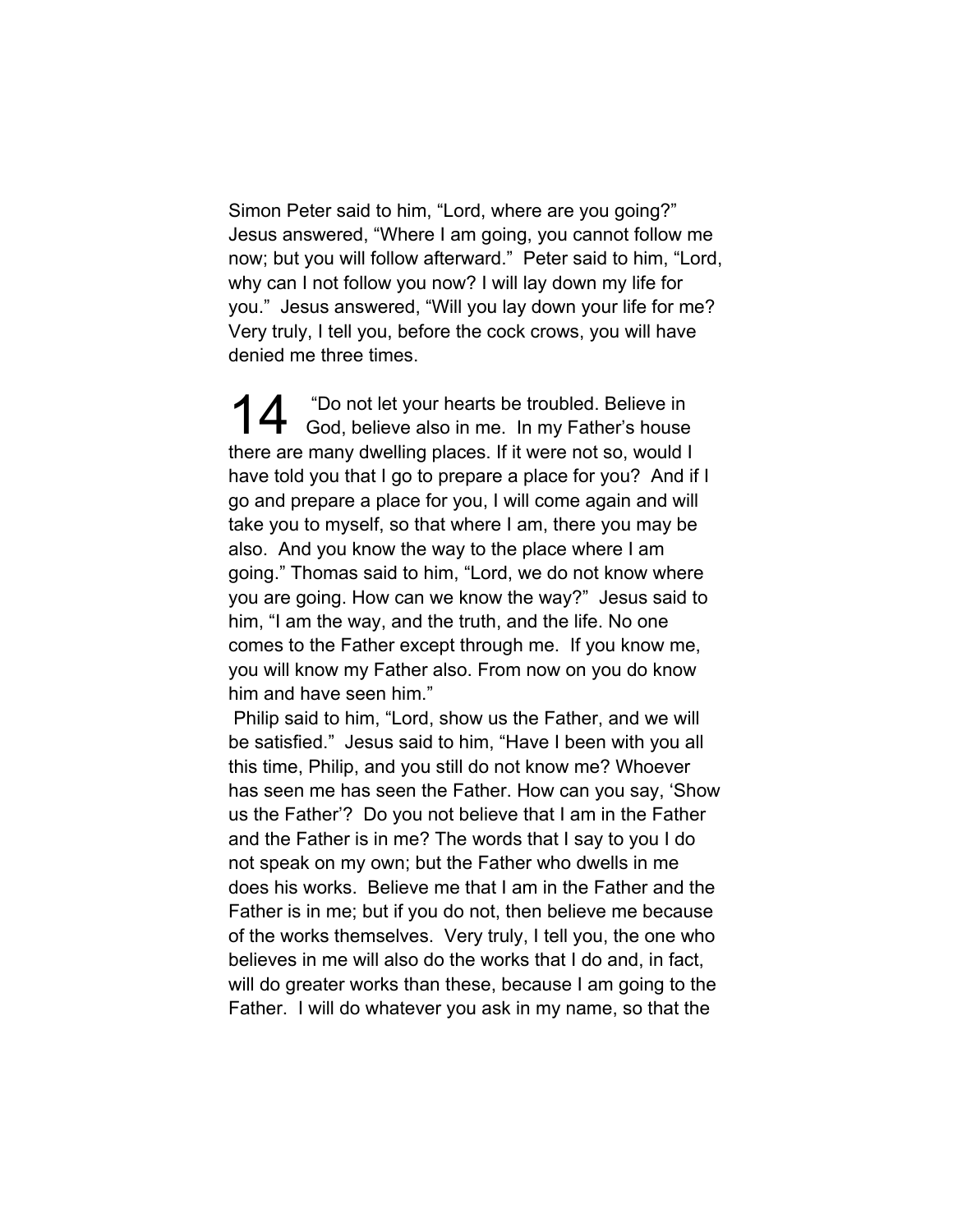Father may be glorified in the Son. If in my name you ask me for anything, I will do it.

 "If you love me, you will keep my commandments. And I will ask the Father, and he will give you another Advocate, to be with you forever. This is the Spirit of truth, whom the world cannot receive, because it neither sees him nor knows him. You know him, because he abides with you, and he will be in you.

 "I will not leave you orphaned; I am coming to you. In a little while the world will no longer see me, but you will see me; because I live, you also will live. On that day you will know that I am in my Father, and you in me, and I in you. They who have my commandments and keep them are those who love me; and those who love me will be loved by my Father, and I will love them and reveal myself to them." Judas (not Iscariot) said to him, "Lord, how is it that you will reveal yourself to us, and not to the world?" Jesus answered him, "Those who love me will keep my word, and my Father will love them, and we will come to them and make our home with them. Whoever does not love me does not keep my words; and the word that you hear is not mine, but is from the Father who sent me.

 "I have said these things to you while I am still with you. But the Advocate, the Holy Spirit, whom the Father will send in my name, will teach you everything, and remind you of all that I have said to you. Peace I leave with you; my peace I give to you. I do not give to you as the world gives. Do not let your hearts be troubled, and do not let them be afraid. You heard me say to you, 'I am going away, and I am coming to you.' If you loved me, you would rejoice that I am going to the Father, because the Father is greater than I. And now I have told you this before it occurs, so that when it does occur, you may believe. I will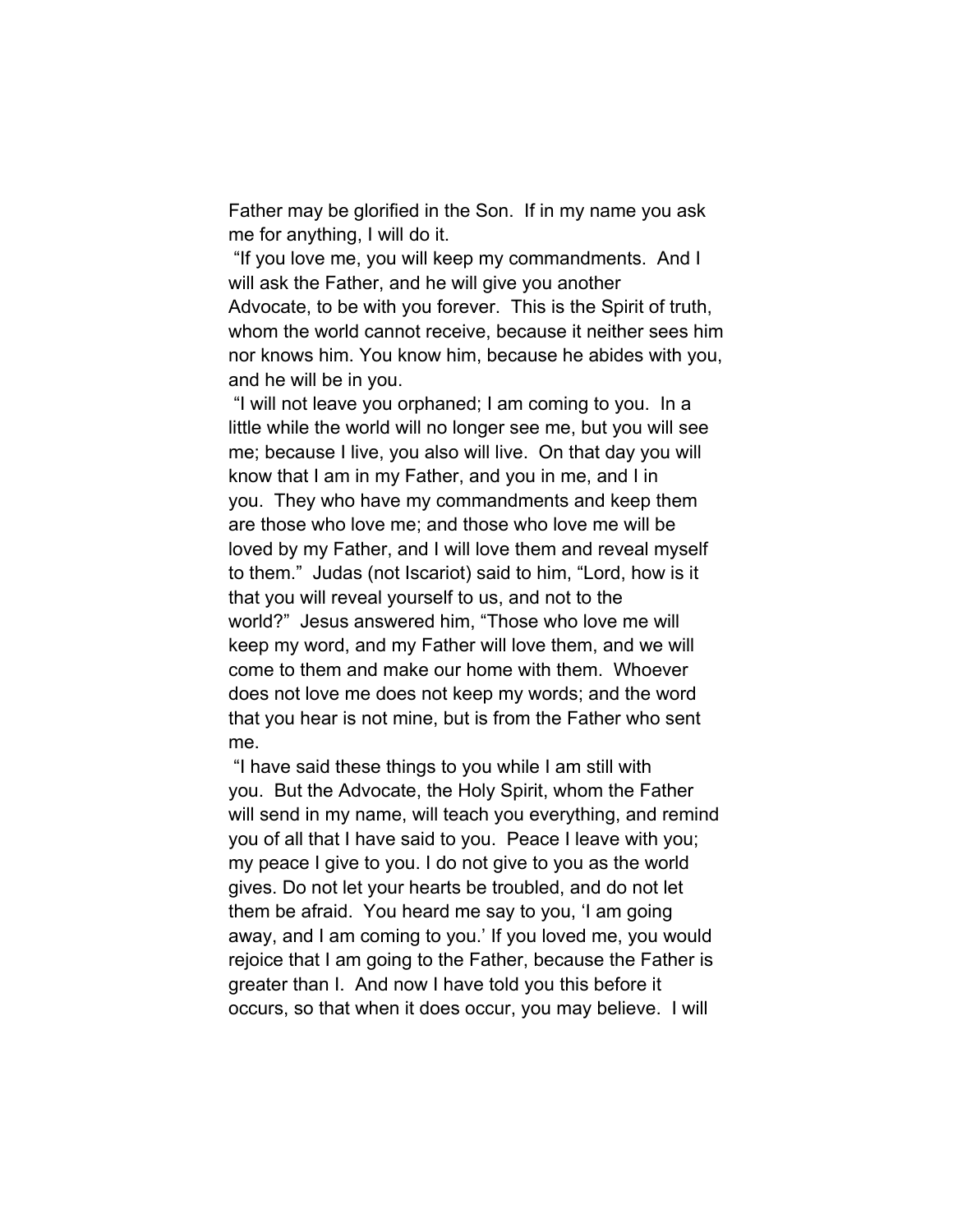no longer talk much with you, for the ruler of this world is coming. He has no power over me; but I do as the Father has commanded me, so that the world may know that I love the Father. Rise, let us be on our way.

15<sup>ti am the true vine, and my Father is the<br>15 vinegrower. He removes every branch in me that</sup> bears no fruit. Every branch that bears fruit he prunes to make it bear more fruit. You have already been cleansed by the word that I have spoken to you. Abide in me as I abide in you. Just as the branch cannot bear fruit by itself unless it abides in the vine, neither can you unless you abide in me. I am the vine, you are the branches. Those who abide in me and I in them bear much fruit, because apart from me you can do nothing. Whoever does not abide in me is thrown away like a branch and withers; such branches are gathered, thrown into the fire, and burned. If you abide in me, and my words abide in you, ask for whatever you wish, and it will be done for you. My Father is glorified by this, that you bear much fruit and become my disciples. As the Father has loved me, so I have loved you; abide in my love. If you keep my commandments, you will abide in my love, just as I have kept my Father's commandments and abide in his love. I have said these things to you so that my joy may be in you, and that your joy may be complete.

 "This is my commandment, that you love one another as I have loved you. No one has greater love than this, to lay down one's life for one's friends. You are my friends if you do what I command you. I do not call you servants any longer, because the servant does not know what the master is doing; but I have called you friends, because I have made known to you everything that I have heard from my Father. You did not choose me but I chose you. And I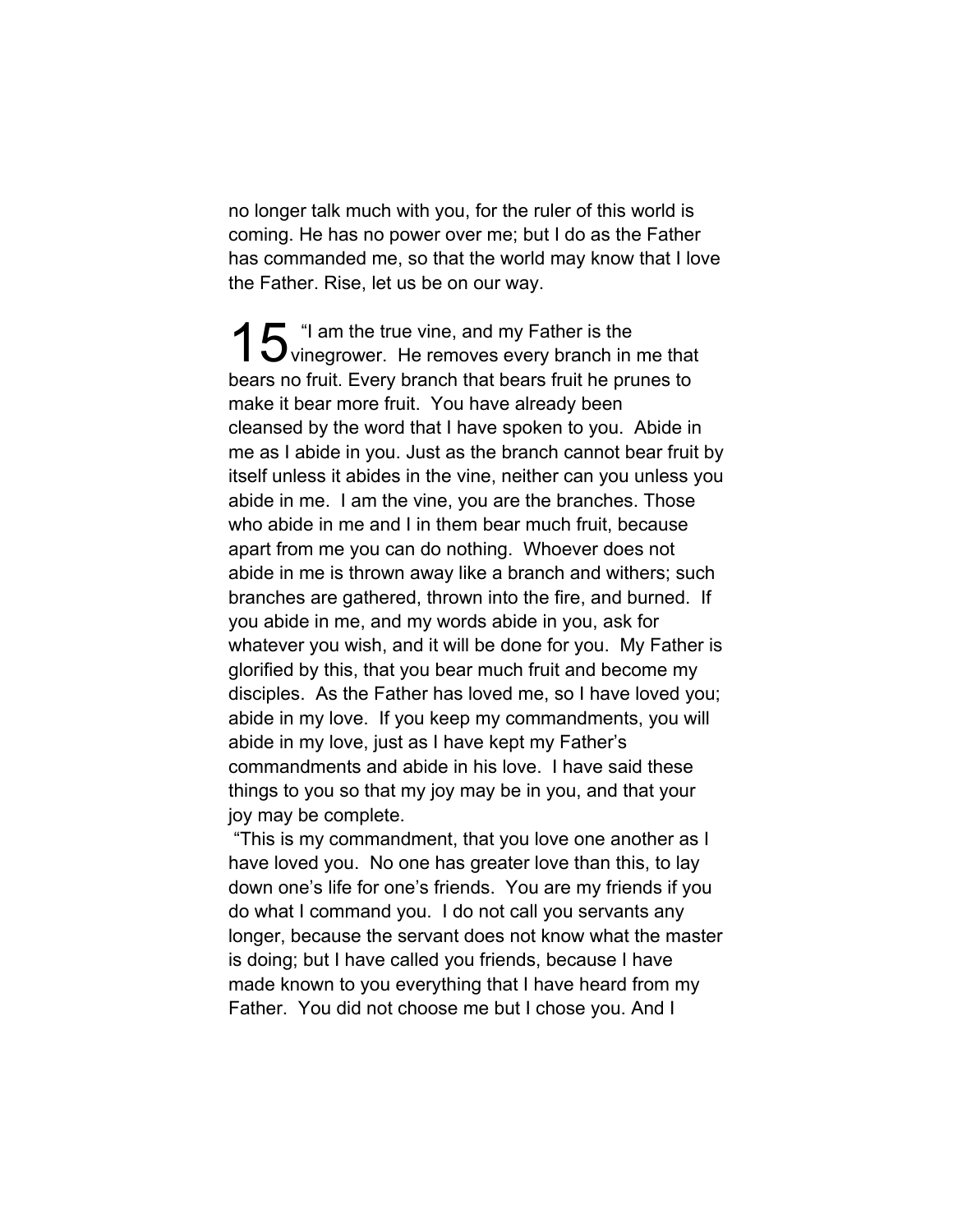appointed you to go and bear fruit, fruit that will last, so that the Father will give you whatever you ask him in my name. I am giving you these commands so that you may love one another.

"If the world hates you, be aware that it hated me before it hated you. If you belonged to the world, the world would love you as its own. Because you do not belong to the world, but I have chosen you out of the world—therefore the world hates you. Remember the word that I said to you, 'Servants are not greater than their master.' If they persecuted me, they will persecute you; if they kept my word, they will keep yours also. But they will do all these things to you on account of my name, because they do not know him who sent me. If I had not come and spoken to them, they would not have sin; but now they have no excuse for their sin. Whoever hates me hates my Father also. If I had not done among them the works that no one else did, they would not have sin. But now they have seen and hated both me and my Father. It was to fulfill the word that is written in their law, 'They hated me without a cause.' "When the Advocate comes, whom I will send to you from the Father, the Spirit of truth who comes from the Father, he will testify on my behalf. You also are to testify because you have been with me from the beginning.

 $\bullet$  "I have said these things to you to keep you from  **stumbling. They will put you out of the synagogues.** Indeed, an hour is coming when those who kill you will think that by doing so they are offering worship to God. And they will do this because they have not known the Father or me. But I have said these things to you so that when their hour comes you may remember that I told you about them. "I did not say these things to you from the beginning, because I was with you. But now I am going to him who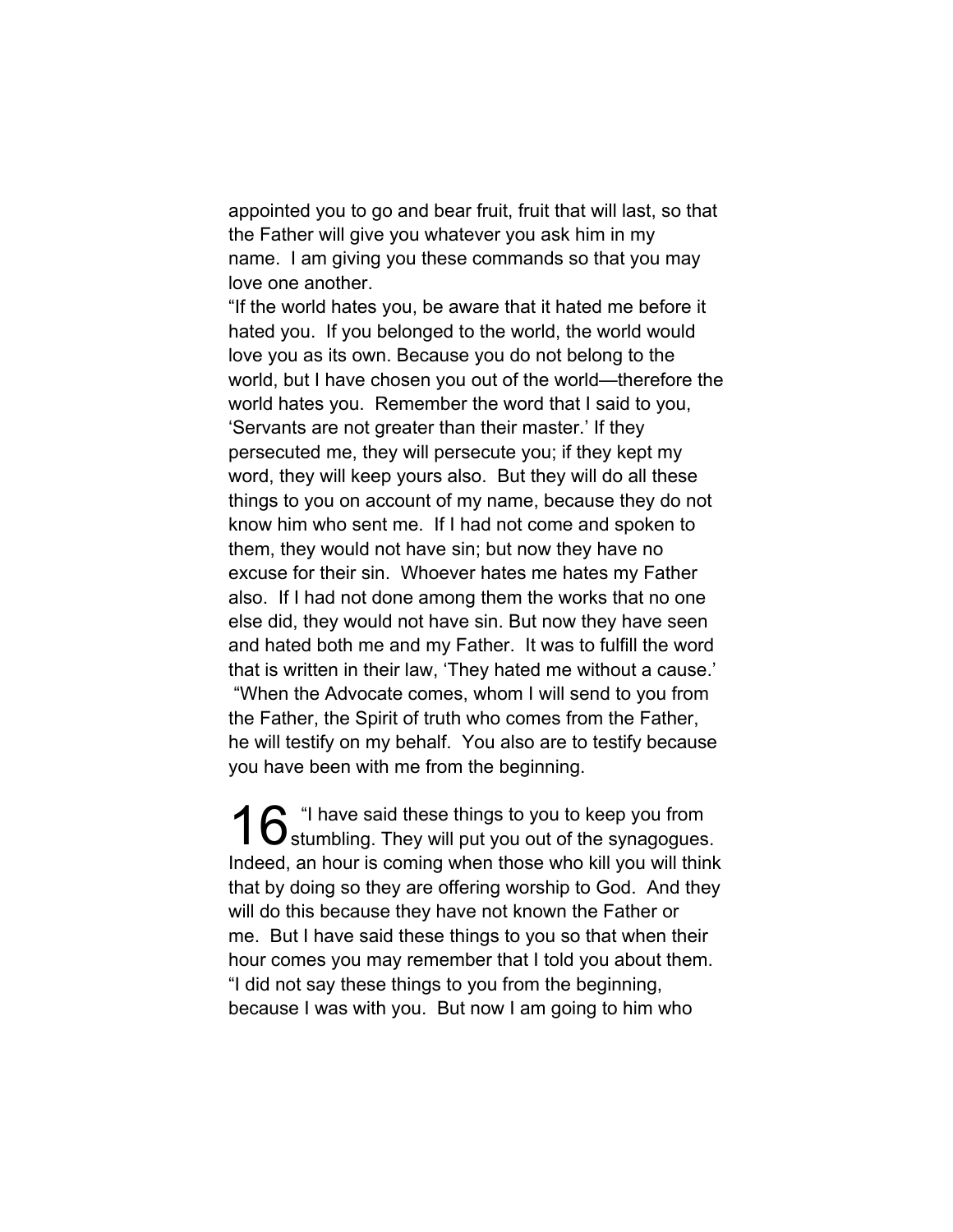sent me; yet none of you asks me, 'Where are you going?' But because I have said these things to you, sorrow has filled your hearts. Nevertheless I tell you the truth: it is to your advantage that I go away, for if I do not go away, the Advocate will not come to you; but if I go, I will send him to you. And when he comes, he will prove the world wrong about sin and righteousness and judgment: about sin, because they do not believe in me; about righteousness, because I am going to the Father and you will see me no longer; about judgment, because the ruler of this world has been condemned.

 "I still have many things to say to you, but you cannot bear them now. When the Spirit of truth comes, he will guide you into all the truth; for he will not speak on his own, but will speak whatever he hears, and he will declare to you the things that are to come. He will glorify me, because he will take what is mine and declare it to you. All that the Father has is mine. For this reason I said that he will take what is mine and declare it to you.

 "A little while, and you will no longer see me, and again a little while, and you will see me." Then some of his disciples said to one another, "What does he mean by saying to us, 'A little while, and you will no longer see me, and again a little while, and you will see me'; and 'Because I am going to the Father'?" They said, "What does he mean by this 'a little while'? We do not know what he is talking about." Jesus knew that they wanted to ask him, so he said to them, "Are you discussing among yourselves what I meant when I said, 'A little while, and you will no longer see me, and again a little while, and you will see me'? Very truly, I tell you, you will weep and mourn, but the world will rejoice; you will have pain, but your pain will turn into joy. When a woman is in labor, she has pain, because her hour has come. But when her child is born, she no longer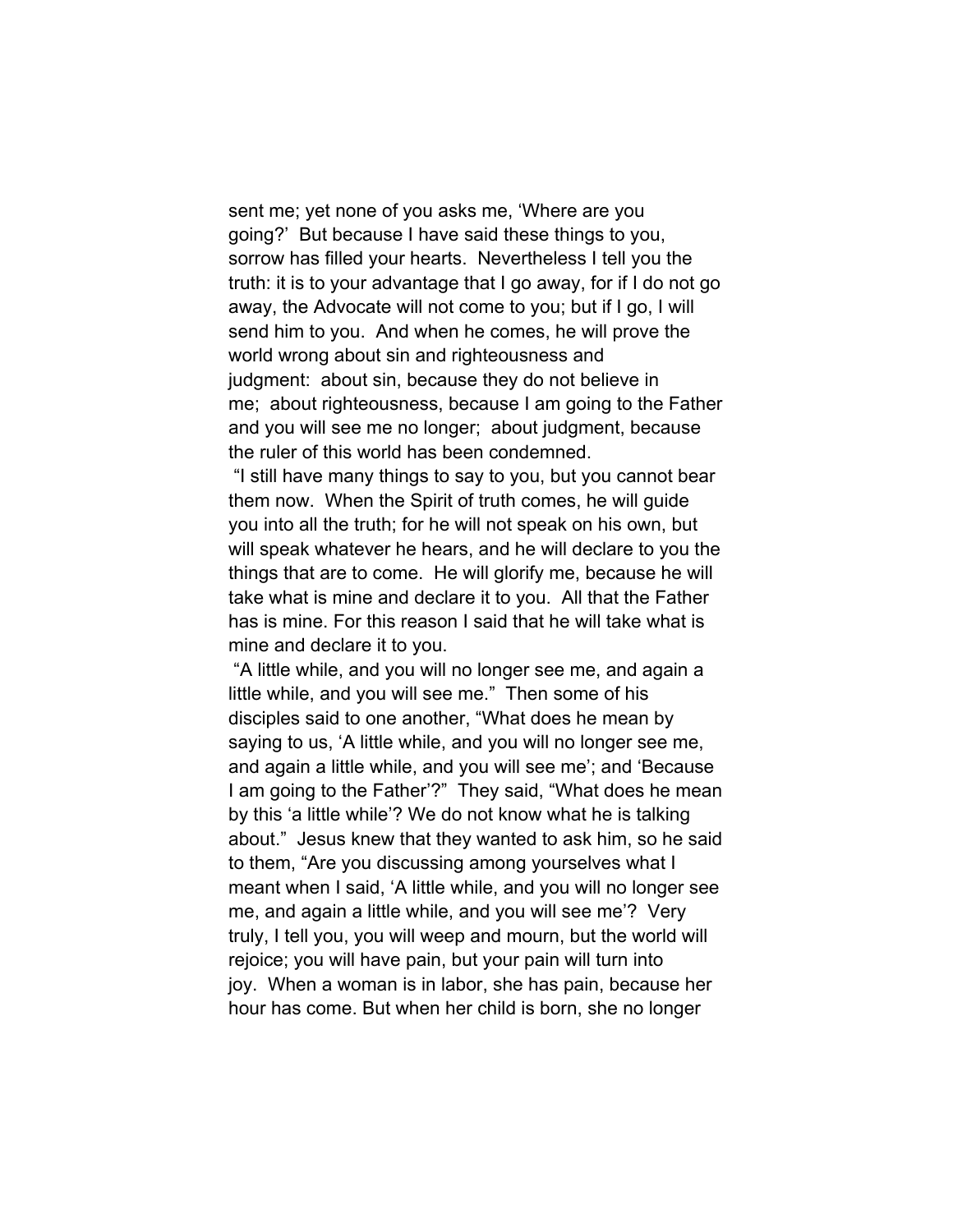remembers the anguish because of the joy of having brought a human being into the world. So you have pain now; but I will see you again, and your hearts will rejoice, and no one will take your joy from you. On that day you will ask nothing of me. Very truly, I tell you, if you ask anything of the Father in my name, he will give it to you. Until now you have not asked for anything in my name. Ask and you will receive, so that your joy may be complete.

 "I have said these things to you in figures of speech. The hour is coming when I will no longer speak to you in figures, but will tell you plainly of the Father. On that day you will ask in my name. I do not say to you that I will ask the Father on your behalf; for the Father himself loves you, because you have loved me and have believed that I came from God. I came from the Father and have come into the world; again, I am leaving the world and am going to the Father."

 His disciples said, "Yes, now you are speaking plainly, not in any figure of speech! Now we know that you know all things, and do not need to have anyone question you; by this we believe that you came from God." Jesus answered them, "Do you now believe? The hour is coming, indeed it has come, when you will be scattered, each one to his home, and you will leave me alone. Yet I am not alone because the Father is with me. I have said this to you, so that in me you may have peace. In the world you face persecution. But take courage; I have conquered the world!"

17 After Jesus had spoken these words, he looked up<br>17 to heaven and said, "Father, the hour has come; glorify your Son so that the Son may glorify you, since you have given him authority over all people, give eternal life to all whom you have given him. And this is eternal life, that they may know you, the only true God, and Jesus Christ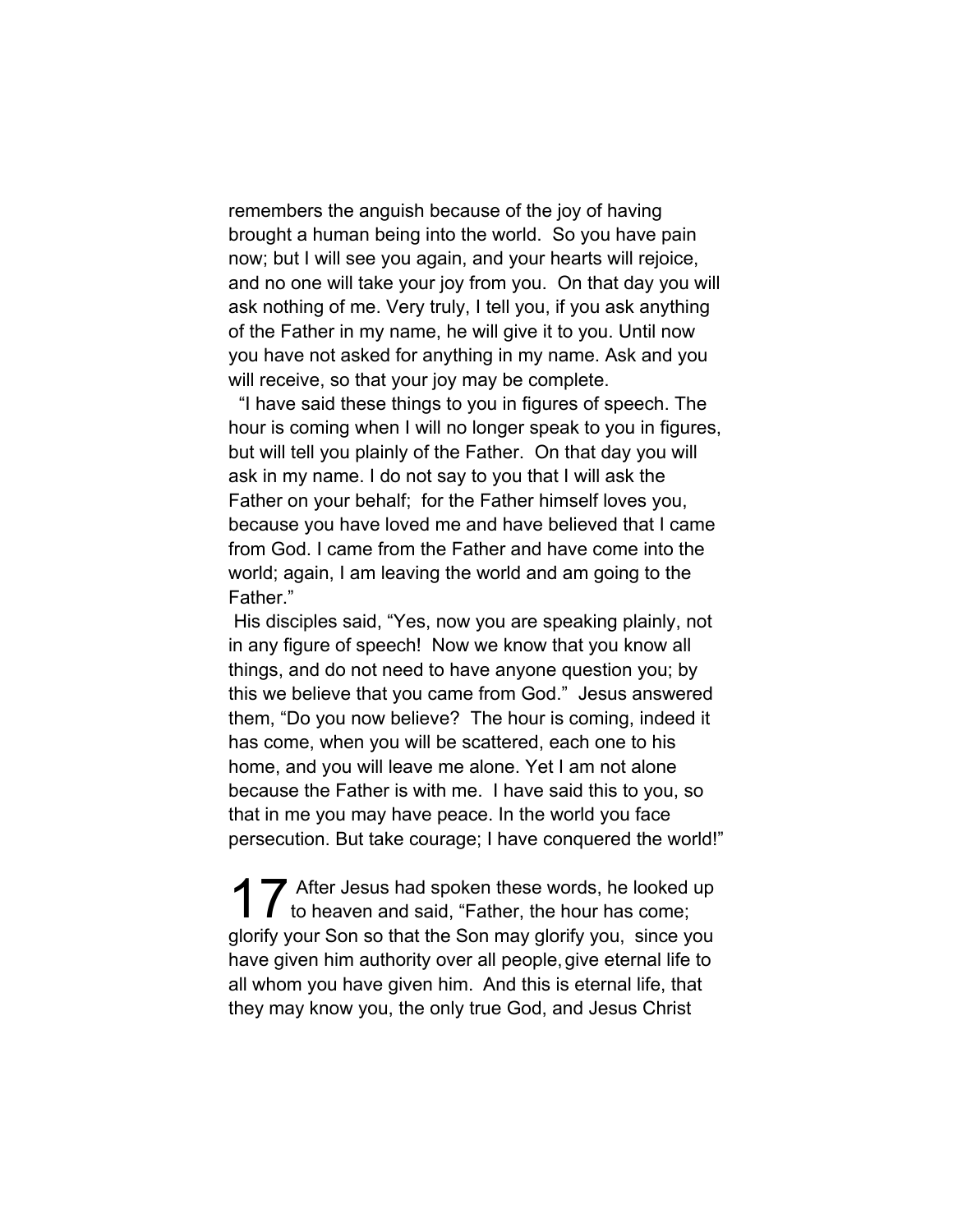whom you have sent. I glorified you on earth by finishing the work that you gave me to do. So now, Father, glorify me in your own presence with the glory that I had in your presence before the world existed.

 "I have made your name known to those whom you gave me from the world. They were yours, and you gave them to me, and they have kept your word. Now they know that everything you have given me is from you; for the words that you gave to me I have given to them, and they have received them and know in truth that I came from you; and they have believed that you sent me. I am asking on their behalf; I am not asking on behalf of the world, but on behalf of those whom you gave me, because they are yours. All mine are yours, and yours are mine; and I have been glorified in them. And now I am no longer in the world, but they are in the world, and I am coming to you. Holy Father, protect them in your name that you have given me, so that they may be one, as we are one. While I was with them, I protected them in your name that you have given me. I guarded them, and not one of them was lost except the one destined to be lost, so that the scripture might be fulfilled. But now I am coming to you, and I speak these things in the world so that they may have my joy made complete in themselves. I have given them your word, and the world has hated them because they do not belong to the world, just as I do not belong to the world. I am not asking you to take them out of the world, but I ask you to protect them from the evil one. They do not belong to the world, just as I do not belong to the world. Sanctify them in the truth; your word is truth. As you have sent me into the world, so I have sent them into the world. And for their sakes I sanctify myself, so that they also may be sanctified in truth.

"I ask not only on behalf of these, but also on behalf of